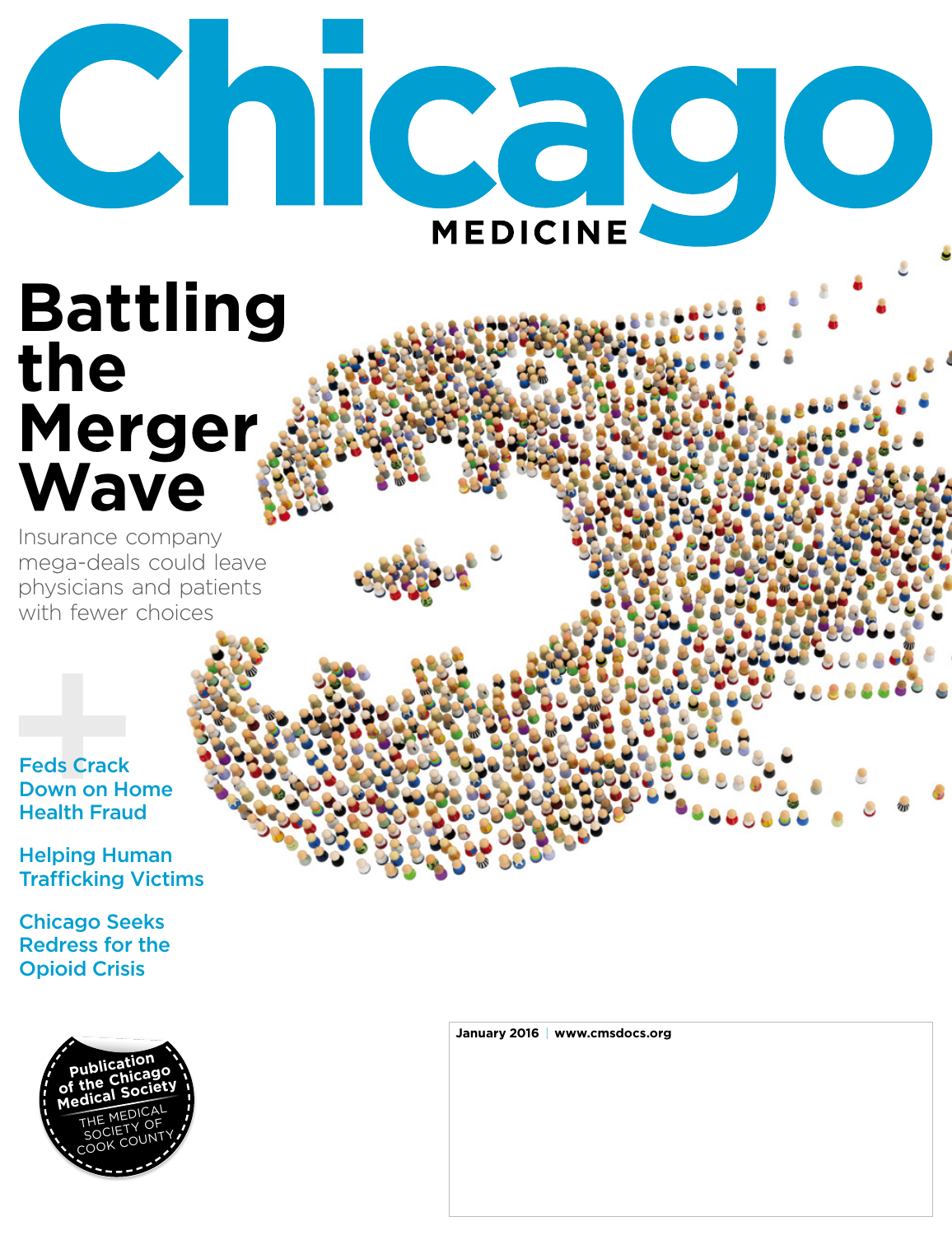

### **Physician, Heal Thyself**

Stritch School of Medicine students give new meaning to the adage By Carla L. Brown, EdD, and Gregory Gruener, MD

**Students at the Stritch School of Medicine learn about the science and methodology behind the transcendental meditation technique in the first TM elective course offered at a major medical school in the United States.**

**I T ALL STARTED** when a student at Loyola University Chicago Stritch School of Medicine described herself as too busy to even realize how anxious she was. Not only was anxiety affecting her mentally, but her hair was thinning and her heart racing. As her third year began she was terrified about becoming a doctor, guessing that she could not sustain her anxious lifestyle indefinitely. Her future career looked dismal. The passion she had once experienced for medicine and healing seemed to be trickling away.

But when she enrolled in a new elective at Stritch entitled Physician Wellness through Transcendental Meditation (TM), the first such course offered through a major medical school in the United States, she experienced a turnaround. The elective included training in the TM technique and a lecture series by leading researchers. As a result of her twice daily TM practice, she says that she is now more engaged. "I get more out of each day, and I actually enjoy what I am doing," she says. "In the beginning of the year I was stressed and anxious about seeing patients, presenting patients, and interacting with residents and doctors."

Being a realist, she adds, "These things naturally get easier with practice and time, but I think there is also a new relaxed state and excitement about the way in which I engage, because of my experiences with self-care and TM. The stress of our career will always be present, so it is important that as physicians we learn to eliminate it, rather than just manage it. These experiences have made me very excited for my future career as a physician."

#### **Understanding TM**

College students report the "highest stress and lowest mental health levels in 25 years" with serious consequences for physical health, including hypertension, diabetes, sleep disorders and mental health problems, according to psychologist William Stixrud. He notes that depression is "the second leading cause of debility worldwide for 15-44 year olds." Qualities most compromised by these conditions are exactly the qualities most needed in medicine, including higher order judgment, flexibility, adaptability, and creativity.

Linda Brubaker, MD, dean of the Stritch School of Medicine, asserts, "Physicians who practice self-care, especially stress reduction, are likely to perform better as professionals and inspire their patients to adopt healthy behaviors." With co-author Gregory Gruener, MD, Dr. Brubaker has led the Stritch School of Medicine in proactively addressing these concerns with introduction of the evidencebased TM technique and the elective course.

So what is TM exactly? TM is a simple, effortless mental technique practiced 15-20 minutes twice a day, in which the mind and body gain a unique state of restful alertness, allowing it to rid itself of the effects of accumulated stress and strain. TM is particularly effective in a setting like Stritch because of its stress-busting capability, the fact that it is easy to practice and incorporate into a busy schedule, and that it is taught in a standardized, systematic, and reliable manner.

In 1970 and 1972 Robert Keith Wallace, PhD, published descriptions of transcending in *Science* and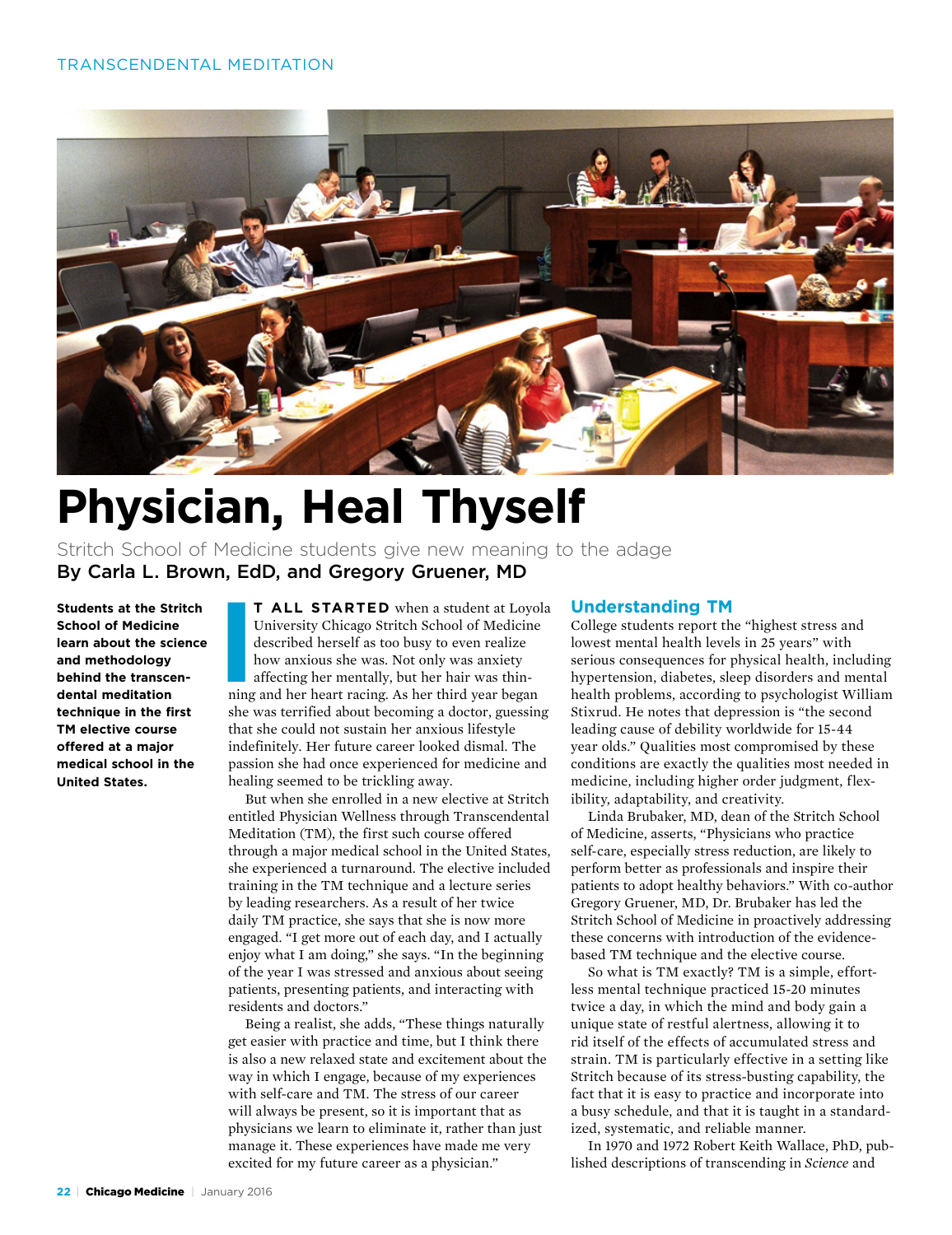*Scientific American,* establishing that TM leads to a unique hypo-metabolic state distinct from ordinary waking, sleeping, or dreaming states of consciousness. Since then over 380 peer-reviewed scientific studies have been published on the benefits of TM, with the results showing up in journals such as the *Archives of Internal Medicine, American Journal of Hypertension, American Journal of Cardiology* and the *Journal of Clinical Psychology.* 

Anyone, not just students at Stritch, who is interested in starting the TM technique, first explores the outcomes of these studies in an introductory presentation. Next, the student learns the technique from a certified instructor over four consecutive days (about 1-1.5 hours per day). The first meeting is in private with the instructor. Subsequent meetings provide students verification of their technique and all the logistical knowledge and appreciation of its mechanics necessary to meditate easily 20 minutes twice a day. Continued support is provided—first in more depth over several months—and then whenever the student desires over his or her lifetime. Much of this additional support is free of charge.

The TM technique does not require years of practice, but provides immediate benefit, as described by the third-year student whose story opened this article. Each student learns how to get out of his or her own way to effortlessly access more refined and silent levels of inner awareness that have always been available within, resulting in changes in physiological and psychological functioning. In essence, the mind knows how to transcend (or settle within to more silent, expanded levels of awareness) and the body, given very deep rest, knows how to rid itself of deeply rooted stresses in order to restore proper functioning. Stritch graduate Maura Tresch, MD, outlines research results concerning the physiological signature of TM and its effects on stress and anxiety, plus an NIH-funded research program looking at cardiovascular outcomes in this issue on p. 26.

TM practice isn't a religion or a philosophy or a way of thinking. It requires no change in lifestyle or culture, and its effectiveness does not depend on one's conviction about its efficacy. It does, however, require expert instruction by a certified teacher of the TM technique.

#### **Benefits of the Technique**

Strengthening the central nervous system through a twice-daily experience of restful alertness in TM practice dramatically improves health, but also has developmental consequences important to physicians, graduate level instruction, workplace wellness, and reduction of burnout in the medical profession. During TM practice, brain functioning becomes more integrated—individual modules are connected into larger, functioning networks. "Development of brain integration and EEG coherence through TM have been correlated with improved attention, intelligence, creativity and learning, and improved memory in all age groups, including the elderly," according to psychologist David Orme-Johnson, PhD, a leading meditation researcher, who has served as a key presenter for the National Institutes of Health Office of Alternative Medicine, the National Center for Complementary and Alternative Medicine, and the Agency for Health Research and Quality.

TM practice reduced effects of high stress in a study of American University students, with study results "indicating greater breadth of planning, thinking, and perception of the environment," as well as "greater emotional balance and wakefulness." Frederick Travis, PhD, a neurophysiologist and Maharishi University of Management (MUM) professor, and a team of researchers measured brain integration, sleepiness, and autonomic stability for 50 American University students in a 10-week randomized controlled trial. Brain integration refers to EEG frontal coherence, reflecting structural and functional connectivity between brain areas, positively correlated with emotional stability, moral reasoning, and inner directedness, and negatively correlated





**Stritch graduates Joshua Scheck, MD, and Tim Lane, MD, (left to right) both say they were amazed by the sense of balance they achieved with consistent practice of the transcendental meditation technique.**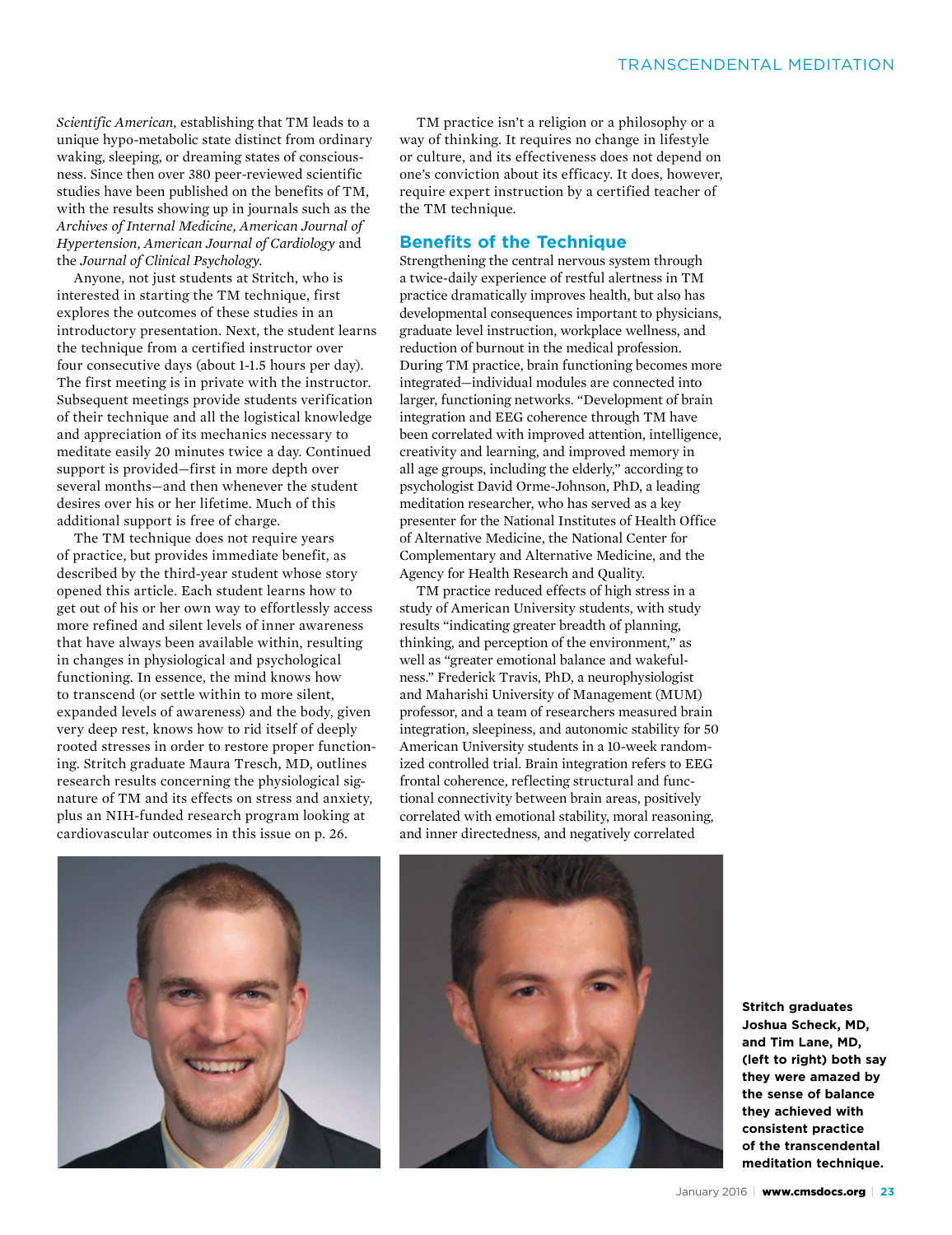with anxiety. "These statistically significant results among college students suggest that the practice of the TM technique could be of substantial value for anyone facing an intense and challenging learning/ working environment," concluded Travis.

David Kirp, the James D. Marver Professor of Public Policy at the University of California at Berkeley, in an opinion piece for the *San Francisco Chronicle* described the Transcendental Meditation Quiet Time program in San Francisco schools as a game-changer, noting that social–emotional factors were significantly impacted for teachers as well as students as a result of TM implementation. Startling results over the last 10 years have resulted in a high level of buy-in among school personnel—both for the faculty and staff and for more schools. Schools in violent neighborhoods with a history of being out of control experienced a 45% reduction in suspensions in the first year and an 86% reduction in subsequent years. Daily attendance grew to 98% and grade point averages among low performing students improved by 25%, with middle schoolers recording the highest happiness levels in San Francisco.

#### **About the Stritch Course**

The Stritch TM elective, launched in 2014-2015, is the first course offered at a major medical school that provides instruction in the TM technique in tandem with an elective covering extensive research on the technique from a number of different disciplines including neurology, pathophysiology, psychiatry and cardiology. This interactive class reviewed the neurophysiology of TM, including a live demonstration of uniquely coherent brain wave (EEG) patterns that occur during the practice and eventually carry over into daily activity. The curriculum allowed students to start TM practice at a convenient time in their rotations, and to either attend five lectures over two semesters, or view lectures via a website. Meditation rooms were set aside daily for students.

Guest lecturers who have conducted decades of ground-breaking research on the signature of



TM in physiology and its effects on mental and physical health led class meetings. These lecturers included Dr. Travis, Debra Levitsky, PhD, who covered the neurochemistry of stress, physiologic and psychological homeostasis, physician and nurse burnout, and substance abuse. Norman Rosenthal, MD, a clinical professor of psychiatry at Georgetown University School of Medicine and author of *New York Times* bestseller, *Transcendence;* Robert Schneider, MD, who guided \$30 million of National Institutes of Health-funded research looking at TM effects on cardiovascular health; and MUM vice president and author Craig Pearson, PhD, who placed TM developmental results within the scope of history, philosophy, and tradition, referring to figures like Albert Einstein and sports legend Billie Jean King.

Responses from students in the first Stritch TM course were tremendously positive. Students found that TM helped them remain grounded, feel more positive, procrastinate less, and feel less stressed by school and relationships. Here's what three students reveal about the course.

Tim Lane, a Stritch graduate who is now an emergency medicine resident at the University of Illinois, described a time in his fourth year at Stritch when he had worked the previous day and then picked up a shift for a workmate who had a scheduling conflict. He explained, "I was exhausted, and that night we were bombarded with trauma patients because weather conditions made travel treacherous. I was fried due to lack of sleep and running on coffee fumes well into the night."

When he went looking for another cup of coffee, he says, "I found myself alone in the break room with the enticing aroma of brewed coffee swirling around. Instead of filling another cup, I decided to sit and close my eyes." For Dr. Lane the practice of the TM technique that night "had the most profound impact on my state of mind. I felt relaxed, rejuvenated, and refocused, all in just a short 20 minutes. Not only did my mind, but also my body felt lighter, sharper, and more able to cope with the



**Linda Brubaker, MD, dean of the Stritch School of Medicine, (left) and Gregory Gruener, MD, vice dean of education, (right) together led Stritch in proactively addressing the stress medical students incur with the introduction of the evidence-based TM technique and the elective course.**